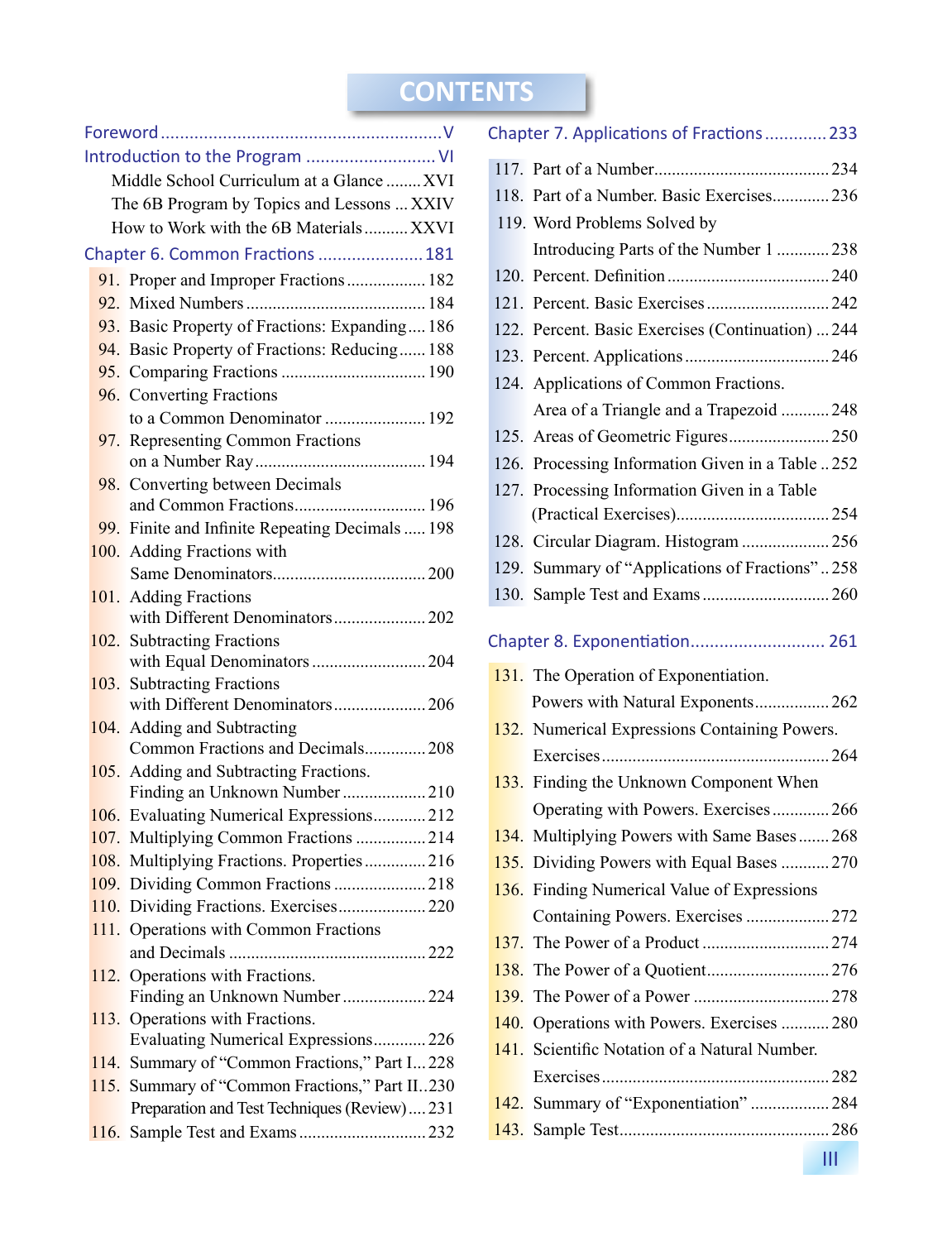| Chapter 9. Rational Numbers  287               |                                                    |  |  |
|------------------------------------------------|----------------------------------------------------|--|--|
| Part I: Modulus, Addition, and Subtraction 287 |                                                    |  |  |
|                                                | 144. Positive and Negative Numbers.                |  |  |
|                                                | The Set of Rational Numbers  288                   |  |  |
|                                                | 145. Representing Rational Numbers                 |  |  |
|                                                |                                                    |  |  |
| 146.                                           | Opposite Numbers. Absolute Value                   |  |  |
|                                                | (Modulus) of a Rational Number 292                 |  |  |
| 147.                                           | Modulus of Rational Numbers. Exercises294          |  |  |
|                                                | 148. Comparing Rational Numbers 296                |  |  |
|                                                | 149. Adding Rational Numbers                       |  |  |
|                                                |                                                    |  |  |
| 150.                                           | <b>Adding Rational Numbers</b>                     |  |  |
|                                                |                                                    |  |  |
|                                                |                                                    |  |  |
|                                                | 152. Subtracting Rational Numbers 304              |  |  |
|                                                | 153. Adding and Subtracting Rational Numbers.      |  |  |
|                                                |                                                    |  |  |
|                                                |                                                    |  |  |
| 155.                                           |                                                    |  |  |
|                                                | 156. Finding the Unknown Summand 312               |  |  |
| 157.                                           | Summary of "Rational Numbers," Part I 314          |  |  |
| 158.                                           |                                                    |  |  |
|                                                | Part II: Multiplication, Division, and Powers  317 |  |  |
|                                                | 159. Multiplying Rational Numbers  318             |  |  |
|                                                | 160. Properties of Multiplication320               |  |  |
|                                                | 161. Adding, Subtracting, and Multiplying          |  |  |
|                                                | Rational Numbers. Exercises 322                    |  |  |
|                                                | 162. Dividing Rational Numbers. Properties 324     |  |  |
|                                                | 163. Dividing Rational Numbers. Exercises  326     |  |  |
|                                                | 164. Multiplying and Dividing Rational Numbers.    |  |  |
|                                                |                                                    |  |  |
| 165.                                           | Finding the Unknown Factor330                      |  |  |
| 166.                                           | Operations with Rational Numbers.                  |  |  |
|                                                |                                                    |  |  |
|                                                | 167. Finding Powers of Rational Numbers  334       |  |  |
|                                                | 168. Powers with Zero and Integer Exponent  336    |  |  |
| 169.                                           | Powers with Integer Exponents. Exercises 338       |  |  |
| 170.                                           | Summary of "Rational Numbers," Part II 340         |  |  |
| 171.                                           |                                                    |  |  |
|                                                |                                                    |  |  |

|  | Chapter 10. Circles and Polygons  343               |  |
|--|-----------------------------------------------------|--|
|  |                                                     |  |
|  | 173. Circle. Length of a Circle. Exercises 346      |  |
|  | 174. Length of a Circle. Practical Exercises 348    |  |
|  |                                                     |  |
|  | 176. Constructing a Circular Diagram 352            |  |
|  | 177. Polygon. Regular Polygon354                    |  |
|  |                                                     |  |
|  | 179. Summary of "Circles and Polygons"  358         |  |
|  |                                                     |  |
|  | Chapter 11. Graphing and Data 361                   |  |
|  |                                                     |  |
|  | 182. Coordinates of a Point. Exercises 364          |  |
|  | 183. Reflecting Points across a Line. Exercises 366 |  |
|  | 184. Representing Data in Tables and Graphs368      |  |
|  |                                                     |  |
|  | 185. Understanding Data in Tables and Graphs 370    |  |
|  |                                                     |  |
|  | 187. Summary of "Applications. Statistics" 374      |  |
|  |                                                     |  |
|  | Chapter 12. Yearly Review 377                       |  |
|  | 189. Operations with Fractions (Review)378          |  |
|  | 190. Part of a Number. Percent (Review) 380         |  |
|  | 191. Geometric Figures (Review) 382                 |  |
|  | 192. Rectangular Parallelepipeds (Review) 384       |  |
|  | 193. Number Theory: Divisibility (Review) 386       |  |
|  | 194. General Problems on Chapters 1-7 388           |  |
|  | 195. Tests 1-2 and Exams 1-2 on Chapters 1-7 390    |  |
|  |                                                     |  |
|  | 197. Exponentiation (Review). Test  394             |  |
|  | 198. Rational Numbers (Review). Test 396            |  |
|  |                                                     |  |
|  | 200. General Tests on 6th Grade Material  400       |  |
|  |                                                     |  |
|  |                                                     |  |
|  | A1. Properties of Rational Numbers                  |  |
|  |                                                     |  |
|  | A2. Geometric Figures and Solids  403               |  |
|  | A3. Statistical Data                                |  |
|  | for Constructing Diagrams 404                       |  |
|  | Biographical Sketches XXXIX                         |  |
|  |                                                     |  |
|  |                                                     |  |
|  |                                                     |  |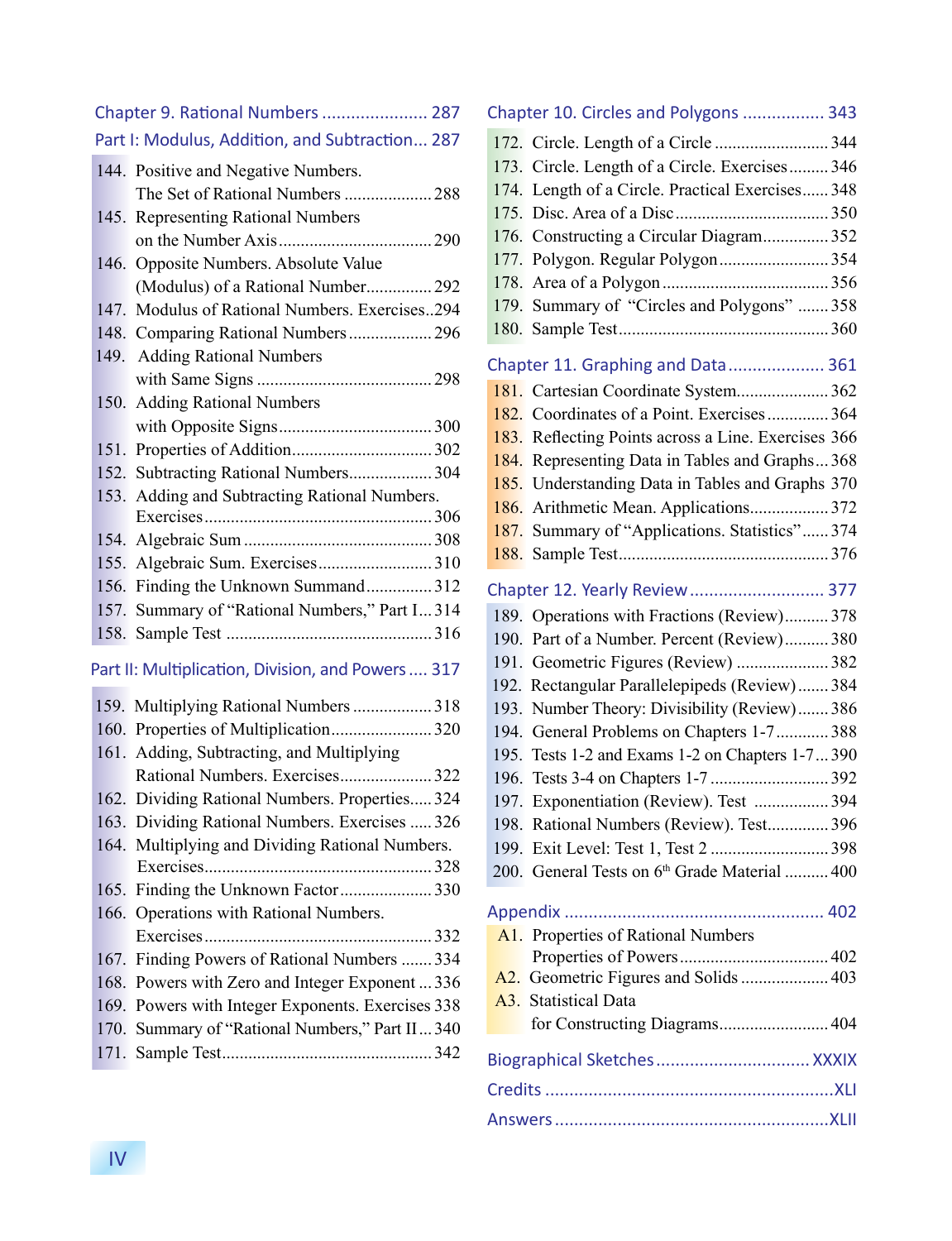# 93. Basic Property of Fractions.<br>
Expanding Fractions

The four rectangles in the drawing on the right have dimensions 12 and 8 (units) and are divided into 4, 8, 12, and 16 identical rectangles. Compare the areas of the colored stripes.

The areas of the colored stripes are equal to  $\frac{1}{4}$  of the area of the rectangle and they make (larger) rectangles with same areas:



The equality  $\frac{1}{4} = \frac{2}{8} \left(\frac{2}{8} = \frac{1}{4}\right)$  shows that:

- when multiplying the numerator and the denominator of  $\frac{1}{4}$  by 2, or
- when dividing the numerator and the denominator of  $\frac{2}{8}$  by 2, we obtain a fraction equal to the original.

#### **Basic property of fractions**

**If the numerator and the denominator of a fraction are multiplied (divided) by a number**  different from 0, we obtain a fraction equal to the original:<br> $\frac{a}{b} = \frac{a \cdot n}{b \cdot n}, \quad n \neq 0;$   $\frac{a}{b} = \frac{a \div m}{b \div m}, \quad m \neq 0.$ 

$$
\frac{a}{b}=\frac{a\cdot n}{b\cdot n}\,,\ \ n\neq 0;
$$

Examples:  $\frac{2}{5} = \frac{2 \cdot 3}{5 \cdot 3} = \frac{6}{15}$ ;  $\frac{6}{15} = \frac{6 \div 3}{15 \div 3}$ We say that we have **expanded** We say that we have **reduced** the fraction  $\frac{2}{5}$  by 3. the fraction  $\frac{6}{15}$  by 3.

$$
\frac{6}{15} = \frac{6 \div 3}{15 \div 3} = \frac{2}{5} \ .
$$

 $\overline{\phantom{a}}$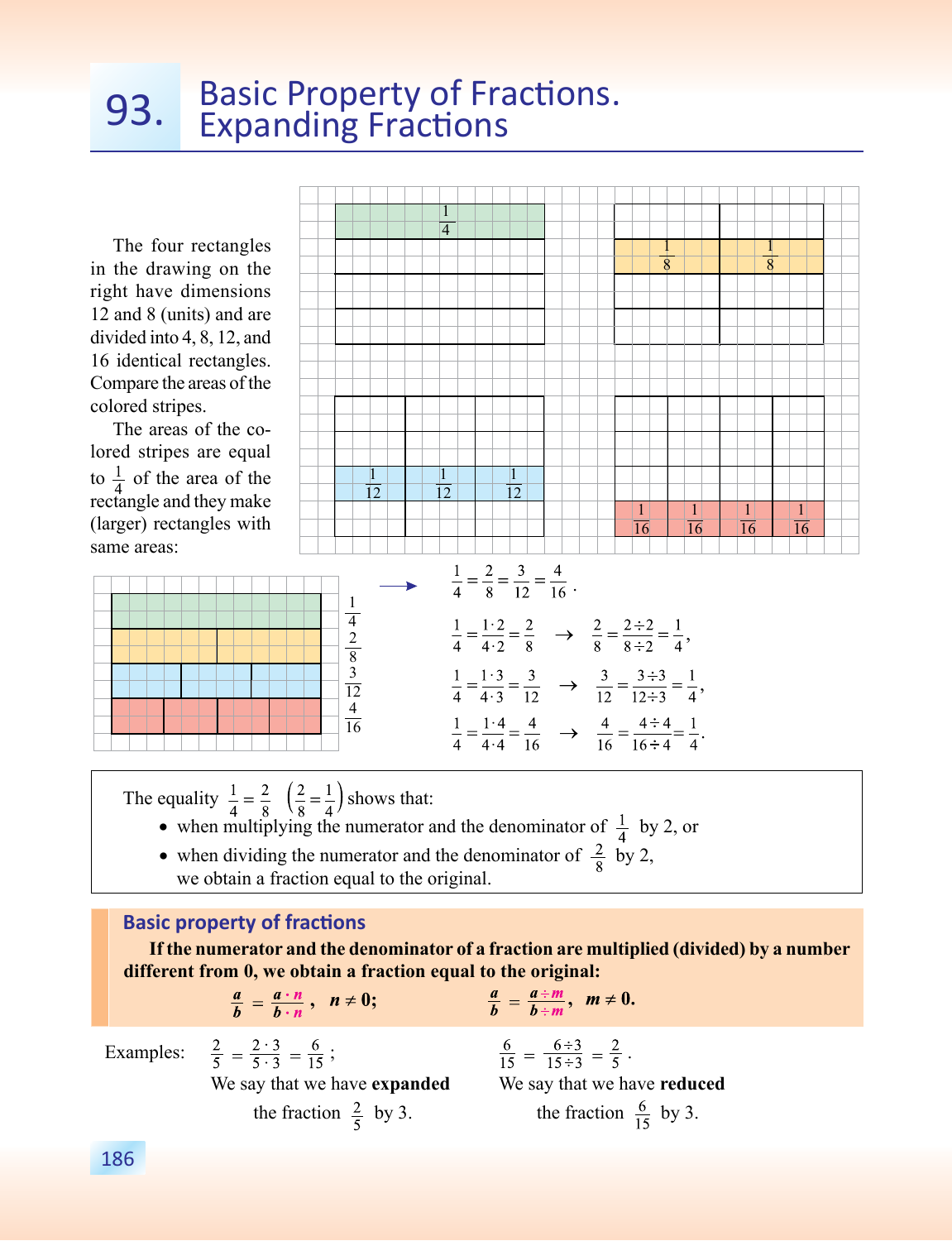| If the number $n = 1$ (or $m = 1$ ), then the fraction does <i>not</i> change.                                                                                                                                                                                                     |  |  |
|------------------------------------------------------------------------------------------------------------------------------------------------------------------------------------------------------------------------------------------------------------------------------------|--|--|
| Example 1<br>a) $\frac{5}{6}$ ; b) $\frac{11}{15}$ ; c) $\frac{20}{17}$ .<br>Expand the fractions by the number 2:<br>Solution:                                                                                                                                                    |  |  |
| a) $\frac{5}{6} = \frac{5 \cdot 2}{6 \cdot 2} = \frac{10}{12}$ ;<br>b) $\frac{11}{15} = \frac{11 \cdot 2}{15 \cdot 2} = \frac{22}{30}$ ;<br>c) $\frac{20}{17} = \frac{20 \cdot 2}{17 \cdot 2} = \frac{40}{34}$                                                                     |  |  |
| The number by which we expand the fraction is<br>$\frac{5}{6} = \frac{5 \cdot 2}{6 \cdot 2} = \frac{10}{12}$ $\rightarrow$ $\frac{2}{3} = \frac{10}{12}$<br>called an extra factor, which we usually write<br>above the fraction.                                                  |  |  |
| Example 2<br>Expand the fractions: a) $\frac{7}{12}$ by 2; b) $\frac{3}{2}$ by 12; c) $\frac{1}{4}$ by 6.<br>Solution:                                                                                                                                                             |  |  |
| When expanding the fractions in<br>a) $\frac{\frac{2}{7}}{12} = \frac{14}{24}$ ; b) $\frac{\frac{12}{3}}{2} = \frac{36}{24}$ ; c) $\frac{\frac{6}{1}}{4} = \frac{6}{24}$ .<br><i>Example 2</i> we obtained fractions<br>with equal denominators.                                   |  |  |
| <b>Example 3</b><br>Find the extra factors of the fraction $\frac{7}{8}$ if:                                                                                                                                                                                                       |  |  |
| a) $\frac{7}{8} = \frac{14}{16}$ ; b) $\frac{7}{8} = \frac{35}{40}$ ; c) $\frac{7}{8} = \frac{84}{96}$ .<br>The extra factor in <i>Example</i> 3 is the<br>number by which we reduce:<br>Solution:                                                                                 |  |  |
| a) $\frac{2}{9} = \frac{14}{16}$ ; b) $\frac{2}{9} = \frac{35}{40}$ ; c) $\frac{12}{9} = \frac{84}{96}$ .<br>$\frac{14}{16} = \frac{14 \div 2}{16 \div 2} = \frac{7}{8}.$                                                                                                          |  |  |
| Example 4<br>Expand the fractional part of the mixed number 13 $\frac{2}{3}$ by:<br>a) 2; b) 3; c) 4; d) 5.<br>Solution:                                                                                                                                                           |  |  |
| a) $13\frac{2}{3} = 13\frac{2\cdot 2}{3\cdot 2} = 13\frac{4}{6}$ ; b) $13\frac{6}{9}$ ;<br>c) $13\frac{8}{12}$ ;<br>d) $13\frac{10}{15}$ .                                                                                                                                         |  |  |
| <b>Exercises</b>                                                                                                                                                                                                                                                                   |  |  |
| 4 Expand the fractional part of the mixed<br>1 Expand the fractions $\frac{3}{5}$ , $\frac{4}{7}$ , $\frac{5}{8}$ and $\frac{11}{13}$ :<br>numbers by 2:<br>a) by 2; b) by 3; c) by 5; d) by 7.<br>a) $3\frac{1}{3}$ , $5\frac{2}{7}$ ; c) $15\frac{11}{17}$ , $27\frac{13}{19}$ ; |  |  |
| 2 Expand the fraction:<br>b) $3\frac{5}{9}$ , $7\frac{11}{13}$ ; d) $8\frac{5}{12}$ , $16\frac{3}{11}$ .<br>a) $\frac{1}{3}$ by 10; b) $\frac{2}{5}$ by 19; c) $\frac{6}{7}$ by 22.                                                                                                |  |  |
| <b>5</b> Expand the fractions to get equal denom-<br>3 Find the missing numbers:<br>inators:                                                                                                                                                                                       |  |  |
| a) $\frac{3}{4} = \frac{?}{12}$ ; c) $\frac{3}{4} = \frac{?}{20}$ ;<br>a) $\frac{5}{9}$ and $\frac{2}{3}$ ; c) $\frac{5}{12}$ and $\frac{2}{3}$ ;                                                                                                                                  |  |  |
| b) $\frac{3}{10}$ and $\frac{2}{5}$ ; d) $\frac{7}{30}$ and $\frac{4}{15}$ .<br>b) $\frac{3}{4} = \frac{15}{2}$ ; d) $\frac{3}{4} = \frac{27}{2}$ .                                                                                                                                |  |  |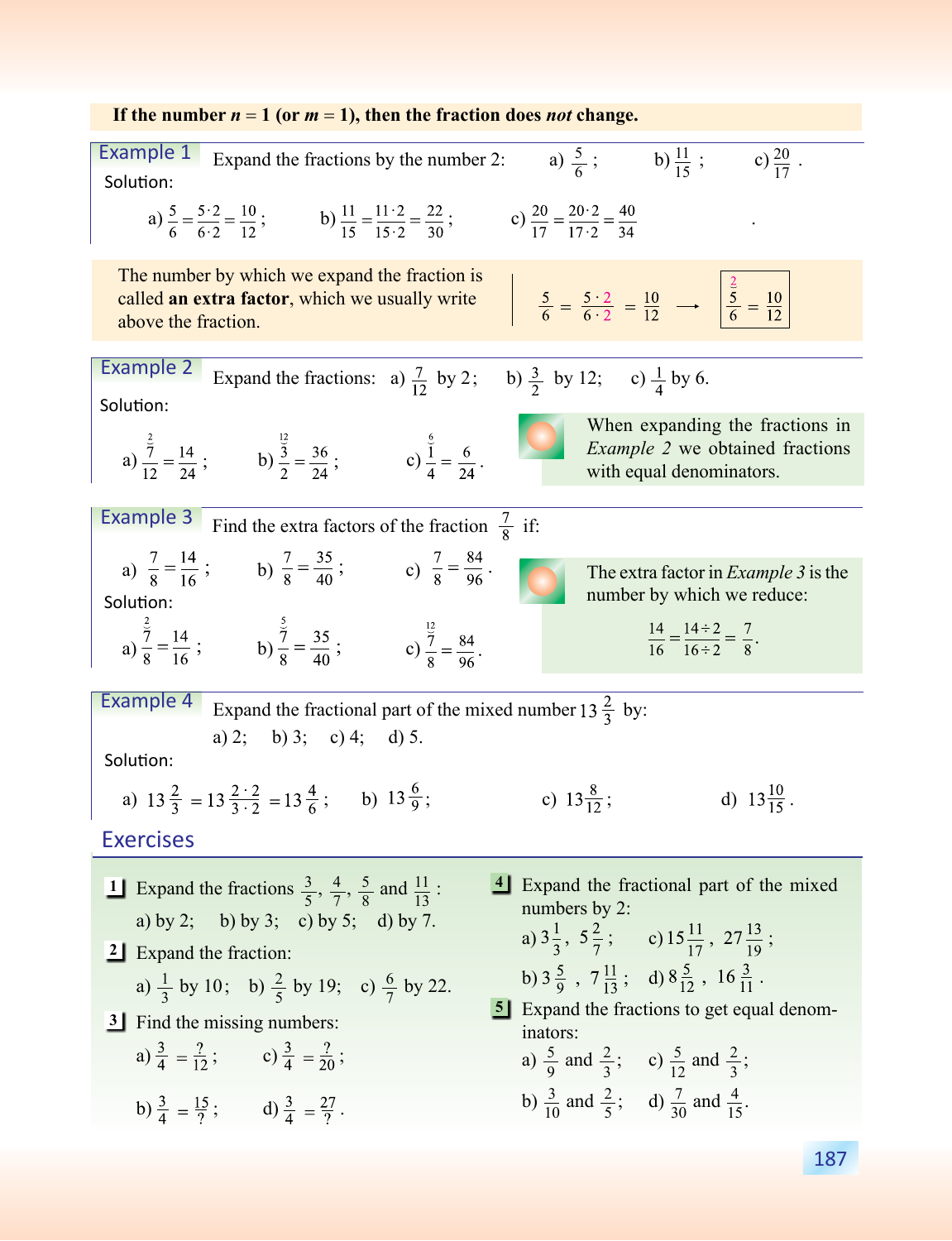### 118. Part of a Number. Basic Exercises

| Example 1<br>In March of 2006 Mr. Nikolov:           |                                                                                                                |  |
|------------------------------------------------------|----------------------------------------------------------------------------------------------------------------|--|
|                                                      | Solution:                                                                                                      |  |
| had a monthly income of \$6,000;<br>a                | a \$x were spent on food.                                                                                      |  |
| • spent $\frac{3}{5}$ of it for food.                | $\frac{3}{5}$ of 6,000 = x                                                                                     |  |
| How much money did he spend on food?                 | $\frac{3}{5} \cdot 6,000 = x$                                                                                  |  |
|                                                      | $x = 3,600$                                                                                                    |  |
|                                                      | He spent \$3,600 on food.                                                                                      |  |
| $\bullet$ spent \$3,600 on food;                     | $x$ is his monthly income.                                                                                     |  |
| • spent $\frac{3}{5}$ of his monthly income on food. | $\frac{3}{5}$ of x = 3,600                                                                                     |  |
| How much is his monthly income?                      | $\frac{3}{5} \cdot x = 3,600$<br>$x = 3,600 \div \frac{3}{5}$<br>$x = 6,000$<br>His monthly income is \$6,000. |  |
| • had a monthly income of \$6,000;                   | $x$ parts<br>$\mathbf{c}$                                                                                      |  |
| $\bullet$ spent \$3,600 on food.                     | x of $6,000 = 3,600$<br>$x = 3,600 \div 6,000$                                                                 |  |
| What part of his monthly income                      | $x = \frac{3,600}{6,000}$<br>$x = \frac{3}{5}$                                                                 |  |
| did he spent on food?                                |                                                                                                                |  |
|                                                      | He spent $\frac{3}{5}$ of his income on food.                                                                  |  |

We notice that the following quantities play major roles in *Example 1*:

- the monthly income (\$6,000);
- the amount for food (\$3,600);
- part of the monthly income spent on food  $\left(\frac{3}{5}\right)$ .

These quantities satisfy the following relationship:

 $\frac{3}{5}$  of 6,000 = 3,600, i.e.,  $\frac{3}{5} \cdot 6,000 = 3,600$ .

#### **Remember that**  $p$  of  $a = b$  is the same as  $p \cdot a = b$

We solved three types of problems:

| Problems                                                           | Given | We are looking for:                                 |
|--------------------------------------------------------------------|-------|-----------------------------------------------------|
| Type 1 (as in part <b>a</b> ) $\left \frac{3}{5}\right $ and 6,000 |       | $\beta$ ,600 $\rightarrow$ part of the given number |
| Type 2 (as in part b) $\left \frac{3}{5}\right $ and 3,600         |       | $6,000 \rightarrow$ a number given a part of it     |
| Type 3 (as in part c) 3,600 and 6,000 $\frac{3}{5}$                |       | $\rightarrow$ what part of 6,000 is 3,600           |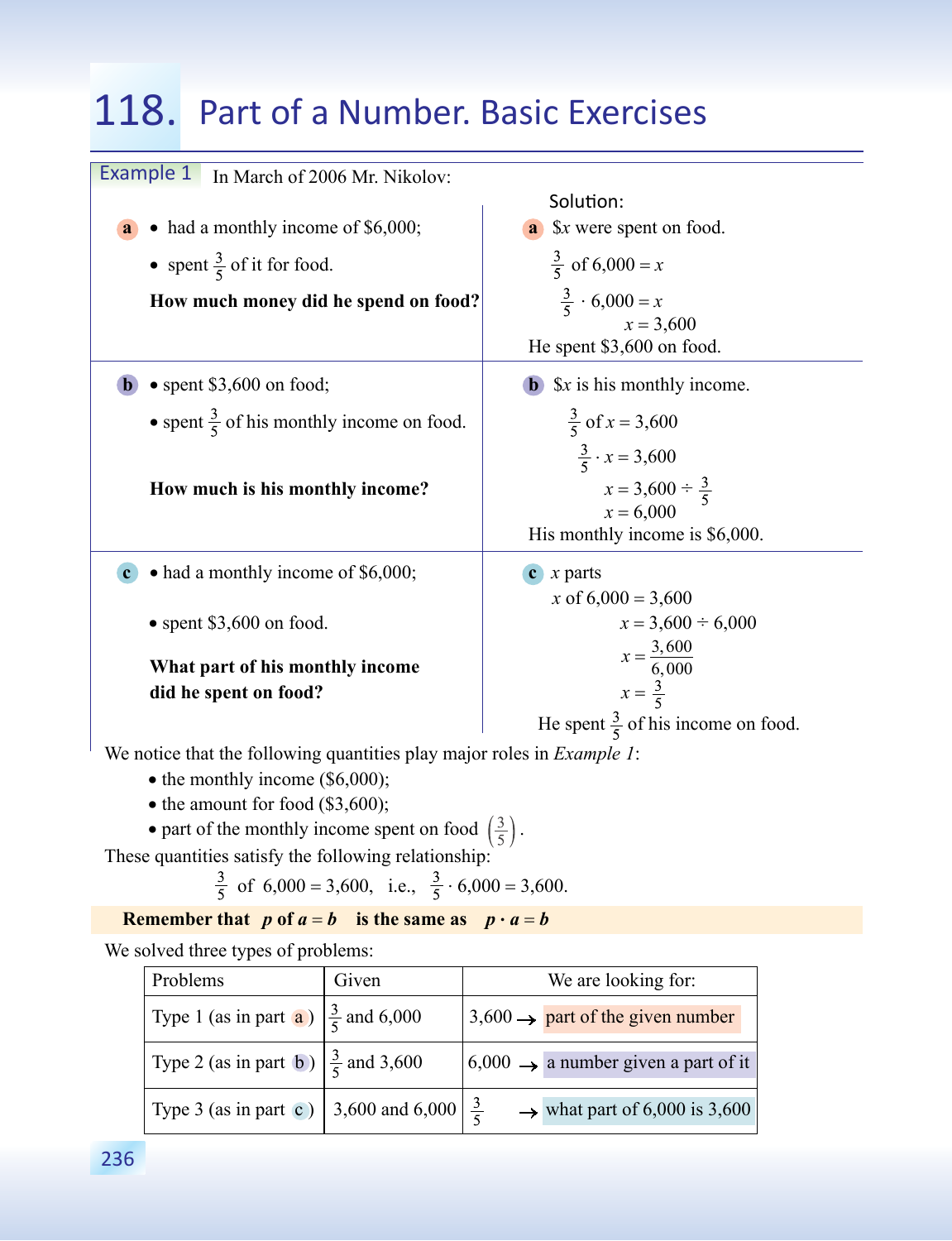| <b>Problems of Type I:</b>   | Find x if $\frac{1}{3}$ of 18 = x . We solve: $\frac{1}{3} \cdot 18 = x$ , $x = 6$ .                                                  |
|------------------------------|---------------------------------------------------------------------------------------------------------------------------------------|
| Example 2                    | The elementary school students in one school are 720. $\frac{1}{4}$ of them are in 5 <sup>th</sup> grade.                             |
|                              | How many fifth graders are there in this school?                                                                                      |
| Solution:                    | There are x students in $5th$ grade in this school.                                                                                   |
|                              | $x = \frac{1}{4}$ of 720, $x = \frac{1}{4} \cdot 720$ , $x = 180$ .                                                                   |
|                              | <b>Problems of Type II:</b> Find x if $\left \frac{1}{3} \text{ of } x = 6\right $ . We solve: $\frac{1}{3} \cdot x = 6$ , $x = 18$ . |
| Example 3                    | A student read 56 pages in one day, which is $\frac{2}{5}$ of a book.                                                                 |
|                              | How many pages does the book have?                                                                                                    |
| Solution:                    | The book has x pages.                                                                                                                 |
|                              | $\frac{2}{5}$ of $x = 56$ , $\frac{2}{5} \cdot x = 56$ , $x = 56 \div \frac{2}{5}$ , $x = 140$ .                                      |
|                              | The book has 140 pages.                                                                                                               |
| <b>Problems of Type III:</b> | Find x if $ x \text{ of } 18 = 6$ . We solve: $x \cdot 18 = 6$ , $x = \frac{1}{3}$ .                                                  |
| <b>Example 4</b>             | As a preparation for the second round of a math olympiad, a teacher assigned 120                                                      |
|                              | problems. Angel managed to solve 80 of them by himself. What part of all of the                                                       |
|                              | problems did Angel solve?                                                                                                             |
| Solution:                    | x part of all problems were solved by Angel.                                                                                          |
|                              | x of 120 = 80, $x \cdot 120 = 80$ , $x = 80 \div 120$ , $x = \frac{80}{120}$ , $x = \frac{2}{3}$ .                                    |

#### **Exercises**

- **1** Find *x* if: a)  $\frac{2}{5}$  of  $x = 30$ ; b)  $\frac{3}{8}$  of  $x = 6.3$ .
- 2<sup>1</sup> The tractor operators in a cooperative plowed 800 dec in one day, which is  $\frac{2}{7}$  of the total arable area. How many decares of arable area does this cooperative own?

Angel solved  $\frac{2}{3}$  of the problems by himself.

- **3** A trader re-sold 105 crates of grapes, which <sup>6</sup> is  $\frac{3}{4}$  of the total crates he had originally bought at a market. How many crates of grapes had the trader bought?
- Find *x* if: **4**
	- a) *x* of  $45 = 36$ ; c) *x* of  $12.6 = 8.4$ ;

b) *x* of 72 = 45; d) *x* of  $2\frac{1}{3} = \frac{2}{3}$ .

- **5** Ivan saved \$370 for a bike. The price of the bike is \$444.
	- а) What part of the price did Ivan save?
	- b) What part of the price does Ivan still have to save?
- 6 Out of assigned 85 problems Peter managed to solve 68 problems by the deadline. What part of the problems did Peter solve?
- **7** Dmitri took a test in his specialty. From the given 90 problems he solved 75. To pass the test he needed to solve  $\frac{5}{6}$  of all problems. Did Dmitri pass the test?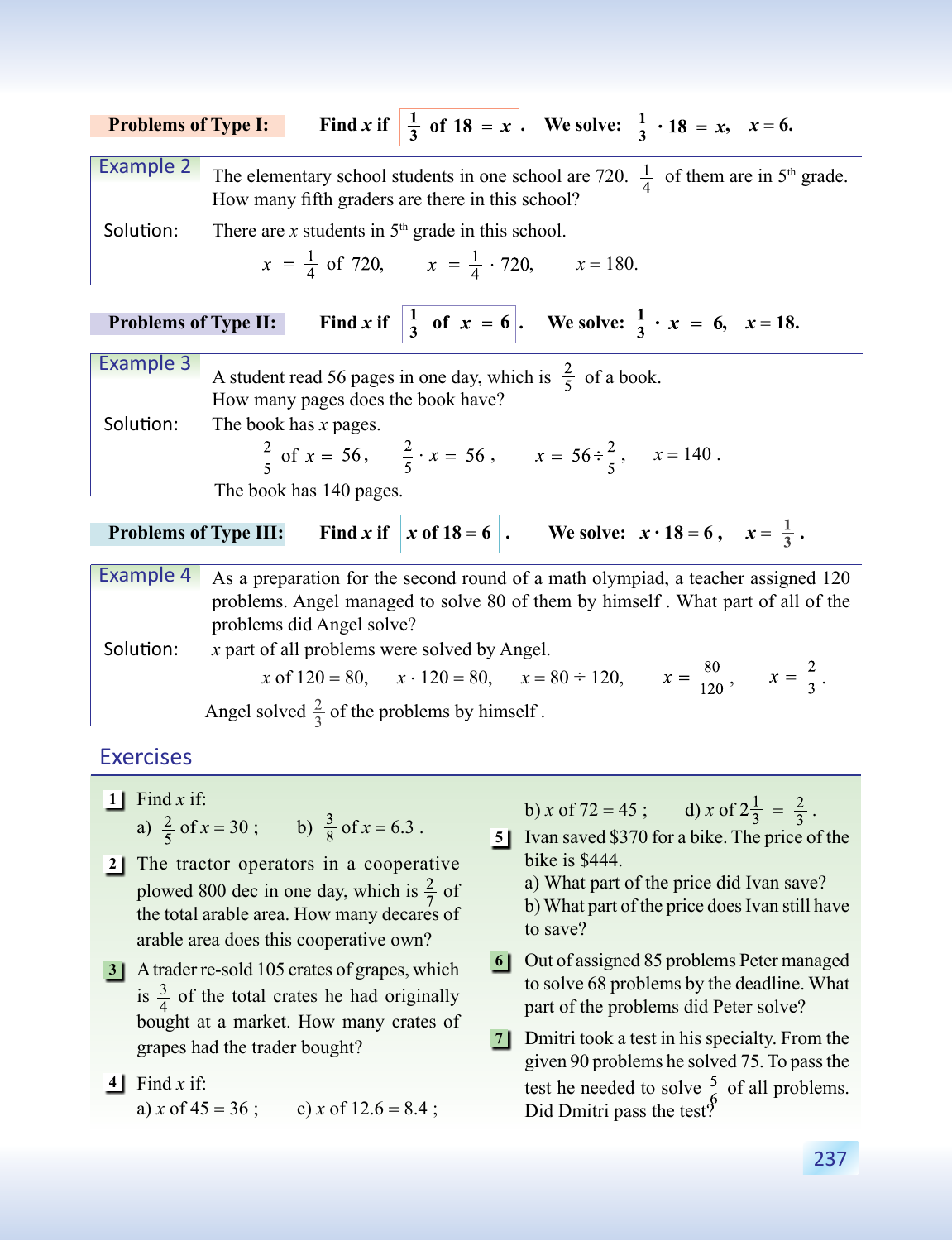## 174. Length of a Circle. Practical Exercises



A gymnast works with a hoop that has a diameter of 80 сm. How many meters will the hoop travel if it makes 2 full rotations? How about 10 full rotations? Example 2



We obtain the relationship:

#### the distance  $s =$  number of rotations  $\cdot$  the length of the circle.

The length of the circle is thus calculated by:

 $c = 3.14 \cdot 0.8 = 2.512 \text{ m}$  (80 cm = 0.8 m). With 2 full rotations  $\rightarrow AC = 2 \cdot c = 2 \cdot 2.512 = 5.024$  m.

With 10 full rotations  $\rightarrow 10 \cdot c = 10 \cdot 2.512 = 25.12$  m.